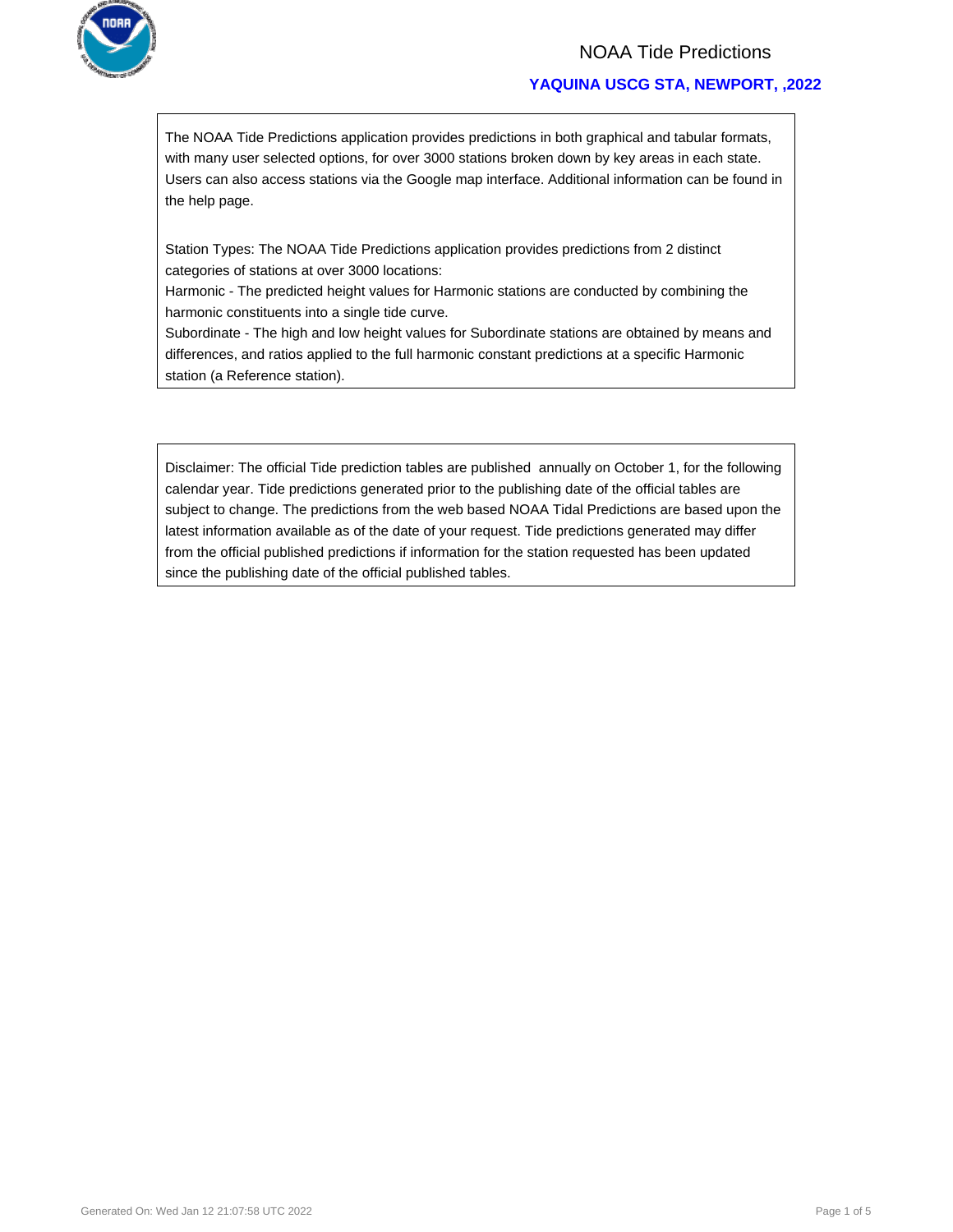

StationId: 9435385 Source: NOAA/NOS/CO-OPS Station Type: Subordinate Time Zone: LST\_LDT Datum: MLLW

#### **NOAA Tide Predictions**

# **YAQUINA USCG STA, NEWPORT, ,2022 ( 44 37.6N / 124 03.3W )**

**Times and Heights of High and Low Waters**

|                                                                            |                                             | January                                                                    |                                                                | February       |                                                                           |    |                                 |                                                                             |                      |                                 |                                                                                      |                                       |                                                                           |           |                              |
|----------------------------------------------------------------------------|---------------------------------------------|----------------------------------------------------------------------------|----------------------------------------------------------------|----------------|---------------------------------------------------------------------------|----|---------------------------------|-----------------------------------------------------------------------------|----------------------|---------------------------------|--------------------------------------------------------------------------------------|---------------------------------------|---------------------------------------------------------------------------|-----------|------------------------------|
| Time                                                                       | Height                                      | Time                                                                       | Height                                                         |                | Time                                                                      |    | Height                          | Time                                                                        | Height               |                                 | Time                                                                                 | Height                                | Time                                                                      | Height    |                              |
| h m<br>1<br>03:57 AM 3.8<br>10:05 AM 10.6<br>Sa 05:20 PM -1.9              | ft<br>cm<br>116<br>323<br>-58               | h m<br>16 12:13 AM<br>04:42 AM<br>Su 10:36 AM 9.0<br>05:50 PM              | ft<br>cm<br>207<br>6.8<br>4.3<br>131<br>274<br>$-12$<br>$-0.4$ | 1<br>$\bullet$ | h m<br>12:41 AM 7.9<br>05:43 AM 3.2<br>Tu 11:42 AM 10.3<br>06:39 PM -1.7  | ft | cm<br>241<br>98<br>314<br>$-52$ | h m<br>16 12:40 AM 7.3<br>05:46 AM<br>W 11:40 AM 8.9<br>06:30 PM<br>$\circ$ | ft<br>3.2<br>$-0.5$  | cm<br>223<br>98<br>271<br>$-15$ | h m<br>1<br>04:48 AM 2.7<br>10:48 AM 9.4<br>Tu 05:36 PM -1.2                         | ft<br>cm<br>82<br>287<br>$-37$        | h m<br>16 12:27 AM 7.0<br>05:49 AM<br>W 11:44 AM 8.2<br>06:22 PM -0.2     | ft<br>2.7 | cm<br>213<br>82<br>250<br>-6 |
| 2<br>12:11 AM 7.6<br>04:53 AM 3.8<br>Su 10:56 AM 10.8<br>06:08 PM -2.2     | 232<br>116<br>329<br>$-67$                  | 17 12:45 AM 7.0<br>05:22 AM 4.2<br>M 11:14 AM 9.1<br>$O$ 06:24 PM -0.5     | 213<br>128<br>277<br>$-15$                                     | 2<br>W         | 01:20 AM 8.2<br>06:35 AM 2.8<br>12:33 PM 9.9<br>07:21 PM -1.3             |    | 250<br>85<br>302<br>$-40$       | 1701:07 AM 7.5<br>06:25 AM 2.9<br>Th 12:19 PM 8.8<br>07:00 PM -0.4          |                      | 229<br>88<br>268<br>$-12$       | 12:11 AM 8.0<br>2<br>05:38 AM 2.1<br>11:38 AM 9.3<br>W<br>06:15 PM -0.9<br>$\bullet$ | 244<br>64<br>283<br>$-27$             | 17 12:52 AM 7.5<br>06:28 AM 2.0<br>Th 12:27 PM 8.3<br>06:53 PM -0.1       |           | 229<br>61<br>253<br>-3       |
| 3<br>01:00 AM 7.8<br>05:48 AM 3.7<br>M 11:47 AM 10.7<br>06:56 PM -2.1      | 238<br>113<br>326<br>-64                    | <b>18</b> 01:17 AM 7.1<br>06:00 AM 4.0<br>Tu 11:51 AM 9.1<br>06:58 PM      | 216<br>122<br>277<br>$-0.6$<br>$-18$                           | 3              | 01:59 AM 8.3<br>07:27 AM 2.5<br>Th 01:22 PM 9.3<br>08:00 PM -0.7          |    | 253<br>76<br>283<br>$-21$       | 1801:34 AM 7.8<br>07:05 AM 2.5<br>F<br>01:00 PM 8.5<br>07:30 PM             | 0.0                  | 238<br>-76<br>259<br>$\Omega$   | 12:45 AM 8.3<br>3<br>06:25 AM 1.6<br>Th 12:26 PM<br>06:52 PM -0.5                    | 253<br>49<br>9.0<br>274<br>$-15$      | 1801:18 AM 7.9<br>07:07 AM 1.4<br>F<br>01:10 PM 8.2<br>$O$ 07:24 PM 0.2   |           | 241<br>43<br>250<br>6        |
| 01:47 AM 8.0<br>4<br>06:43 AM 3.5<br>Tu 12:39 PM 10.3<br>07:43 PM -1.9     | 244<br>107<br>314<br>-58                    | <b>19</b> 01:48 AM 7.3<br>06:39 AM 3.9<br>W 12:28 PM 9.0<br>07:30 PM       | 223<br>119<br>274<br>$-0.6$<br>$-18$                           | 4<br>F         | 02:37 AM 8.5<br>08:19 AM 2.3<br>02:12 PM 8.5<br>08:38 PM 0.1              |    | 259<br>70<br>259<br>3           | 1902:02 AM 8.1<br>07:48 AM<br>Sa 01:44 PM 8.1<br>08:02 PM                   | 2.1<br>0.5           | 247<br>64<br>247<br>15          | 01:18 AM 8.5<br>4<br>07:11 AM 1.2<br>01:13 PM 8.5<br>07:26 PM 0.2                    | 259<br>37<br>259<br>6                 | <b>19</b> 01:45 AM 8.3<br>07:47 AM 0.8<br>Sa 01:55 PM 8.0<br>07:56 PM 0.6 |           | 253<br>24<br>244<br>18       |
| 02:33 AM 8.1<br>5<br>07:39 AM<br>W 01:31 PM 9.7<br>08:29 PM -1.3           | 247<br>3.4<br>104<br>296<br>$-40$           | <b>20</b> 02:20 AM 7.4<br>07:20 AM 3.7<br>Th 01:07 PM 8.7<br>08:03 PM -0.4 | 226<br>113<br>265<br>$-12$                                     |                | 03:15 AM 8.5<br>09:13 AM 2.1<br>Sa 03:04 PM 7.5<br>09:15 PM 1.0           |    | 259<br>64<br>229<br>30          | 2002:32 AM 8.4<br>08:35 AM 1.7<br>Su 02:33 PM 7.5<br>08:35 PM 1.2           |                      | 256<br>52<br>229<br>37          | 01:50 AM 8.6<br>5<br>07:56 AM 1.0<br>Sa 02:00 PM 7.8<br>08:00 PM 1.0                 | 262<br>30<br>238<br>30                | 2002:14 AM 8.6<br>08:30 AM 0.3<br>Su 02:43 PM 7.7<br>08:29 PM 1.3         |           | 262<br>9<br>235<br>40        |
| 03:19 AM 8.1<br>6<br>08:38 AM 3.2<br>Th 02:24 PM 8.8<br>09:14 PM -0.6      | 247<br>98<br>268<br>$-18$                   | 21 02:51 AM 7.6<br>08:05 AM 3.5<br>F<br>01:48 PM 8.3<br>08:35 PM           | 232<br>107<br>253<br>$\Omega$<br>0.0                           | 6              | 03:52 AM 8.4<br>10:10 AM 2.0<br>Su 04:03 PM 6.6<br>09:52 PM 2.0           |    | 256<br>61<br>201<br>61          | 21 03:04 AM 8.6<br>09:27 AM<br>M 03:30 PM<br>09:10 PM                       | -1.4<br>6.8<br>2.0   | 262<br>43<br>207<br>61          | 02:22 AM 8.5<br>6<br>08:41 AM 1.0<br>Su 02:50 PM<br>08:33 PM 1.8                     | 259<br>30<br>7.1<br>216<br>55         | 21 02:45 AM 8.8<br>09:16 AM 0.0<br>M 03:35 PM 7.2<br>09:05 PM 2.0         |           | 268<br>- 0<br>219<br>61      |
| 7<br>04:05 AM 8.2<br>09:42 AM<br>F<br>03:22 PM 7.8<br>09:58 PM 0.3         | 250<br>94<br>3.1<br>238<br>9                | 22 03:23 AM 7.8<br>08:55 AM<br>Sa 02:35 PM 7.7<br>09:09 PM 0.6             | 238<br>3.2<br>98<br>235<br>18                                  | М              | 04:31 AM 8.3<br>11:13 AM 1.9<br>05:14 PM 5.9<br>10:32 PM 2.9              |    | 253<br>58<br>180<br>88          | $2203:41$ AM 8.7<br>10:27 AM<br>Tu 04:40 PM<br>09:52 PM                     | $-1.1$<br>6.2<br>2.8 | 265<br>34<br>189<br>85          | 02:53 AM 8.3<br>7<br>09:29 AM 1.0<br>03:44 PM 6.4<br>м<br>09:07 PM                   | 253<br>30<br>195<br>2.7<br>82         | 22 03:20 AM 8.9<br>10:08 AM -0.2<br>Tu 04:36 PM 6.6<br>09:46 PM 2.7       |           | 271<br>-6<br>201<br>82       |
| 04:51 AM 8.3<br>8<br>10:51 AM 2.9<br>Sa 04:27 PM 6.9<br>10:43 PM 1.2       | 253<br>88<br>210<br>37                      | 23 03:57 AM 8.0<br>09:51 AM 2.9<br>Su 03:31 PM 7.0<br>09:46 PM 1.3         | 244<br>88<br>213<br>40                                         | 8<br>$\bullet$ | 05:13 AM 8.2<br>12:21 PM 1.8<br>Tu 06:43 PM 5.5<br>11:19 PM 3.7           |    | 250<br>55<br>168<br>113         | 23 04:26 AM 8.8<br>11:36 AM<br>W 06:09 PM<br>$0.10:46 \text{ PM}$           | 0.8<br>5.8<br>3.6    | 268<br>24<br>177<br>110         | 03:27 AM 8.1<br>8<br>10:21 AM 1.2<br>Tu 04:49 PM<br>09:43 PM                         | 247<br>37<br>5.8<br>177<br>3.4<br>104 | 23 04:01 AM 8.8<br>11:06 AM -0.2<br>W 05:48 PM 6.1<br>10:34 PM 3.4        |           | 268<br>-6<br>186<br>104      |
| 05:36 AM 8.3<br>9<br>12:03 PM<br>Su 05:43 PM 6.1<br>$\bullet$ 11:29 PM 2.2 | 253<br>-76<br>-2.5<br>186<br>67             | <b>24</b> 04:33 AM 8.3<br>10:56 AM 2.4<br>M 04:40 PM 6.3<br>10:27 PM       | 253<br>73<br>192<br>-2.1<br>64                                 | 9              | 06:00 AM 8.0<br>01:30 PM 1.5<br>W 08:25 PM 5.5                            |    | 244<br>46<br>168                | 24 05:21 AM 8.8<br>12:52 PM<br>Th 07:48 PM                                  | 0.5<br>5.8           | 268<br>15<br>177                | 04:05 AM 7.7<br>11:22 AM 1.3<br>06:14 PM 5.5<br>W<br>10:30 PM 4.0                    | 235<br>40<br>168<br>122               | 24 04:52 AM 8.6<br>12:15 PM -0.1<br>Th 07:15 PM 5.9<br>11:40 PM 3.9       |           | 262<br>$-3$<br>180<br>119    |
| 1006:21 AM 8.4<br>01:14 PM<br>M 07:12 PM 5.6                               | 256<br>-2.0<br>61<br>171                    | 25 05:14 AM 8.6<br>12:06 PM 1.8<br>Tu 06:07 PM<br><b>11:16 PM 2.9</b>      | 262<br>55<br>177<br>5.8<br>88                                  |                | <b>10</b> 12:22 AM 4.3<br>06:54 AM 7.9<br>Th 02:34 PM 1.2<br>09:45 PM 5.8 |    | 131<br>241<br>37<br>177         | 25 12:00 AM 4.1<br>06:28 AM 8.8<br>F<br>02:05 PM<br>09:11 PM 6.2            | 0.0                  | 125<br>268<br>0<br>189          | 1004:53 AM 7.4<br>12:33 PM 1.3<br>Th 07:55 PM 5.5<br>$\bullet$ 11:41 PM 4.4          | 226<br>40<br>168<br>134               | $2505:55$ AM 8.2<br>01:30 PM -0.1<br>F<br>08:44 PM 6.0<br>$\mathbf 0$     |           | 250<br>-3<br>183             |
| <b>11</b> 12:19 AM 3.0<br>07:06 AM<br>Tu 02:17 PM<br>08:43 PM              | 91<br>8.4<br>256<br>1.5<br>46<br>5.7<br>174 | 26 06:02 AM 8.9<br>01:17 PM 1.1<br>W 07:45 PM 5.8                          | 271<br>34<br>177                                               | F              | 11 01:39 AM 4.6<br>07:52 AM 8.0<br>03:27 PM 0.8<br>10:37 PM 6.2           |    | 140<br>244<br>24<br>189         | 26 01:28 AM 4.2<br>07:41 AM<br>Sa 03:10 PM -0.5<br>10:10 PM 6.7             | 8.9                  | 128<br>271<br>-15<br>204        | 11 05:56 AM 7.2<br>01:45 PM 1.2<br>F<br>09:13 PM 5.7                                 | 219<br>37<br>174                      | 2601:09 AM 4.1<br>07:13 AM 8.0<br>Sa 02:44 PM -0.2<br>09:53 PM 6.4        |           | 125<br>244<br>-6<br>195      |
| <b>12</b> 01:15 AM 3.7<br>07:50 AM 8.5<br>W 03:11 PM 1.0<br>09:57 PM 6.0   | 113<br>259<br>- 30<br>183                   | 27 12:18 AM 3.6<br>06:57 AM 9.2<br>Th 02:24 PM 0.3<br>09:13 PM 6.1         | 110<br>280<br>9<br>186                                         |                | 1202:49 AM 4.5<br>08:47 AM 8.1<br>Sa 04:12 PM 0.4<br>11:14 PM 6.5         |    | 137<br>247<br>12<br>198         | 27 02:48 AM 3.9<br>08:51 AM 9.1<br>Su 04:05 PM -0.9<br>10:55 PM 7.2         |                      | 119<br>277<br>-27<br>219        | 1201:14 AM 4.5<br>07:10 AM 7.1<br>Sa 02:46 PM 0.9<br>10:00 PM 6.0                    | 137<br>216<br>27<br>183               | 27 02:42 AM 3.8<br>08:35 AM 7.9<br>Su 03:48 PM -0.4<br>10:44 PM 6.8       |           | 116<br>241<br>$-12$<br>207   |
| <b>13</b> 02:14 AM 4.2<br>08:33 AM 8.6<br>Th 03:57 PM 0.5<br>10:53 PM 6.3  | 128<br>262<br>15<br>192                     | 28 01:31 AM 4.0<br>07:57 AM 9.6<br>F<br>03:24 PM -0.5<br>10:20 PM 6.6      | 122<br>293<br>$-15$<br>201                                     |                | 1303:43 AM 4.3<br>09:36 AM 8.4<br>Su 04:51 PM 0.0<br>11:45 PM 6.8         |    | 131<br>256<br>$\Omega$<br>207   | 28 03:53 AM 3.4<br>09:52 AM 9.3<br>M 04:53 PM -1.1<br>11:34 PM 7.6          |                      | 104<br>283<br>-34<br>232        | 1303:30 AM 4.2<br>09:17 AM 7.3<br>Su 04:35 PM 0.5<br>11:33 PM 6.3                    | 128<br>223<br>15<br>192               | 28 03:56 AM 3.1<br>09:48 AM 8.0<br>M 04:42 PM -0.5<br>11:24 PM 7.3        |           | 94<br>244<br>$-15$<br>223    |
| 14 03:09 AM 4.4<br>09:15 AM 8.7<br>F<br>04:38 PM 0.2<br>11:36 PM 6.6       | 134<br>265<br>6<br>201                      | 29 02:44 AM 4.1<br>08:57 AM 9.9<br>Sa 04:19 PM -1.1<br>11:13 PM 7.1        | 125<br>302<br>-34<br>216                                       |                | 14 04:28 AM 4.0<br>10:20 AM 8.6<br>M 05:26 PM -0.3                        |    | 122<br>262<br>-9                |                                                                             |                      |                                 | <b>14</b> 04:25 AM 3.8<br>10:13 AM 7.6<br>M 05:15 PM 0.2                             | 116<br>232<br>6                       | 29 04:55 AM 2.4<br>10:50 AM 8.2<br>Tu 05:27 PM -0.5                       |           | 73<br>250<br>$-15$           |
| 15 03:59 AM 4.4<br>09:56 AM 8.9<br>Sa 05:15 PM -0.1                        | 134<br>271<br>-3                            | 30 03:50 AM 3.9<br>09:55 AM 10.2<br>Su 05:09 PM -1.6<br>11:59 PM 7.6       | 119<br>311<br>-49<br>232                                       |                | 15 12:13 AM 7.0<br>05:08 AM 3.6<br>Tu 11:01 AM 8.8<br>05:59 PM -0.5       |    | 213<br>110<br>268<br>$-15$      |                                                                             |                      |                                 | 15 12:01 AM 6.7<br>05:09 AM 3.2<br>Tu 11:00 AM 7.9<br>05:50 PM -0.1                  | 204<br>98<br>241<br>-3                | 30 12:00 AM 7.7<br>05:45 AM 1.6<br>W 11:45 AM 8.2<br>06:07 PM -0.3        |           | 235<br>49<br>250<br>-9       |
|                                                                            |                                             | 31 04:49 AM 3.6<br>10:50 AM 10.4<br>M 05:56 PM -1.8                        | 110<br>317<br>-55                                              |                |                                                                           |    |                                 |                                                                             |                      |                                 |                                                                                      |                                       | 31 12:33 AM 8.1<br>06:30 AM 0.9<br>Th 12:34 PM 8.1<br>06:44 PM 0.1        |           | 247<br>27<br>247<br>3        |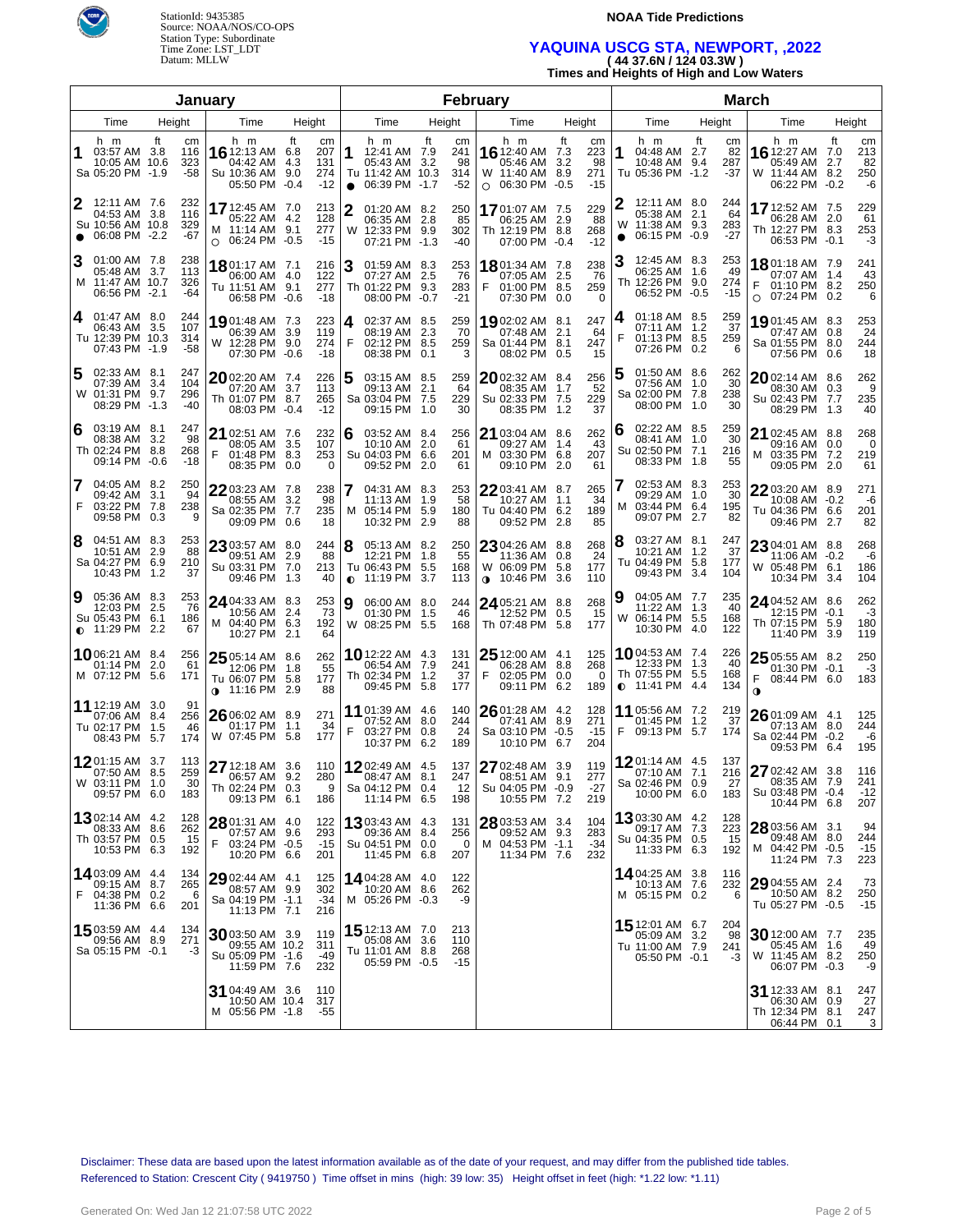



### **NOAA Tide Predictions**

### **YAQUINA USCG STA, NEWPORT, ,2022**

| (4437.6N/12403.3W)                       |  |
|------------------------------------------|--|
| Times and Heights of High and Low Waters |  |

|   |                                                                          |                                                    | April                                                                              |                                    |        |                                                                           | May    |                                 |                                                                                     |        |                               |        |                                                                           |        | June                             |                                                                                   |    |                                 |
|---|--------------------------------------------------------------------------|----------------------------------------------------|------------------------------------------------------------------------------------|------------------------------------|--------|---------------------------------------------------------------------------|--------|---------------------------------|-------------------------------------------------------------------------------------|--------|-------------------------------|--------|---------------------------------------------------------------------------|--------|----------------------------------|-----------------------------------------------------------------------------------|----|---------------------------------|
|   | Time                                                                     | Height                                             | Time                                                                               | Height                             |        | Time                                                                      | Height |                                 | Time                                                                                | Height |                               |        | Time                                                                      | Height |                                  | Time                                                                              |    | Height                          |
|   | h m<br>01:03 AM 8.4<br>07:12 AM<br>01:21 PM<br>07:18 PM 0.7              | Ħ.<br>cm<br>256<br>12<br>0.4<br>- 7.8<br>238<br>21 | h m<br>16 12:27 AM 8.4<br>06:46 AM -0.1<br>Sa 01:02 PM 7.5<br>$\circ$ 06:46 PM 1.1 | ft<br>cm<br>256<br>-3<br>229<br>34 | 1      | h m<br>12:48 AM 8.5<br>07:32 AM -0.8<br>Su 02:04 PM 6.7<br>07:16 PM 2.4   | ft     | cm<br>259<br>$-24$<br>204<br>73 | h m<br>16 12:16 AM 9.4<br>07:11 AM -2.0<br>M 01:50 PM 7.1<br>06:53 PM 2.5<br>O      | ft     | cm<br>287<br>-61<br>216<br>76 | 1<br>W | h m<br>01:14 AM 8.2<br>08:26 AM -1.0<br>03:25 PM 6.3<br>08:01 PM 3.7      | ft     | cm<br>250<br>$-30$<br>192<br>113 | h m<br><b>16</b> 01:25 AM 9.9<br>08:36 AM -2.6<br>Th 03:31 PM 7.2<br>08:21 PM 3.2 | ft | cm<br>302<br>$-79$<br>219<br>98 |
|   | 01:33 AM 8.5<br>07:52 AM<br>Sa 02:07 PM 7.5<br>07:51 PM                  | 259<br>0.0<br>0<br>229<br>- 1.3<br>40              | 17 12:57 AM 8.8<br>07:28 AM -0.8<br>Su 01:52 PM 7.5<br>07:22 PM 1.6                | 268<br>$-24$<br>229<br>49          | 2      | 01:17 AM 8.4<br>08:08 AM -0.9<br>M 02:48 PM 6.6<br>07:50 PM 2.9           |        | 256<br>$-27$<br>201<br>88       | 17 12:56 AM 9.7<br>07:59 AM -2.3<br>Tu 02:45 PM 7.0<br>07:39 PM 2.9                 |        | 296<br>$-70$<br>213<br>88     | 2      | 01:48 AM 8.0<br>09:04 AM -0.8<br>Th 04:09 PM 6.2<br>08:42 PM 3.8          |        | 244<br>$-24$<br>189<br>116       | 1702:17 AM 9.5<br>09:27 AM -2.3<br>F<br>04:23 PM 7.2<br>09:22 PM 3.1              |    | 290<br>$-70$<br>219<br>94       |
| 3 | 02:01 AM 8.5<br>08:31 AM -0.1<br>Su 02:52 PM 7.1<br>08:23 PM 2.0         | 259<br>-3<br>216<br>61                             | 1801:30 AM 9.1<br>08:13 AM -1.3<br>M 02:44 PM 7.2<br>08:01 PM 2.1                  | 277<br>-40<br>219<br>64            | 3      | 01:46 AM 8.2<br>08:45 AM -0.8<br>Tu 03:33 PM 6.4<br>08:24 PM 3.3          |        | 250<br>$-24$<br>195<br>101      | 18 01:40 AM 9.6<br>08:48 AM -2.4<br>W 03:41 PM 6.9<br>08:30 PM 3.2                  |        | 293<br>-73<br>210<br>98       | 3<br>F | 02:25 AM 7.7<br>09:44 AM -0.6<br>04:54 PM 6.1<br>09:27 PM 3.9             |        | 235<br>-18<br>186<br>119         | <b>18</b> 03:13 AM 8.9<br>10:18 AM -1.7<br>Sa 05:16 PM 7.3<br>10:30 PM 3.0        |    | 271<br>$-52$<br>223<br>91       |
| 4 | 02:30 AM 8.4<br>09:11 AM -0.1<br>M 03:40 PM 6.6<br>08:55 PM              | 256<br>-3<br>201<br>2.6<br>79                      | 19 02:07 AM 9.3<br>09:01 AM -1.5<br>Tu 03:40 PM 6.9<br>08:43 PM 2.7                | 283<br>$-46$<br>210<br>82          | 4      | 02:17 AM 8.0<br>09:25 AM -0.6<br>W 04:22 PM 6.1<br>09:01 PM 3.6           |        | 244<br>$-18$<br>186<br>110      | 1902:28 AM 9.3<br>09:41 AM -2.1<br>Th 04:40 PM 6.8<br>09:27 PM 3.4                  |        | 283<br>$-64$<br>207<br>104    | 4      | 03:05 AM 7.3<br>10:26 AM -0.4<br>Sa 05:41 PM 6.1<br>10:21 PM 3.9          |        | 223<br>$-12$<br>186<br>119       | <b>19</b> 04:13 AM 8.0<br>11:10 AM -1.0<br>Su 06:08 PM 7.4<br>11:44 PM 2.8        |    | 244<br>$-30$<br>226<br>85       |
| 5 | 03:00 AM 8.1<br>09:53 AM<br>Tu 04:31 PM 6.2<br>09:29 PM                  | 247<br>3<br>0.1<br>189<br>3.2<br>98                | 20 02:48 AM 9.1<br>09:53 AM -1.4<br>W 04:42 PM 6.6<br>09:32 PM 3.2                 | 277<br>-43<br>201<br>98            | 5      | 02:51 AM 7.6<br>10:08 AM -0.3<br>Th 05:16 PM 5.9<br>09:44 PM 3.9          |        | 232<br>-9<br>180<br>119         | 2003:21 AM 8.8<br>10:38 AM -1.7<br>05:43 PM 6.7<br>F<br>10:35 PM 3.5                |        | 268<br>$-52$<br>204<br>107    | 5      | 03:50 AM 6.9<br>11:10 AM -0.1<br>Su 06:28 PM 6.2<br>11:27 PM 3.8          |        | 210<br>-3<br>189<br>116          | 2005:20 AM 7.0<br>12:01 PM -0.2<br>M 06:59 PM 7.6                                 |    | 213<br>-6<br>232                |
| 6 | 03:32 AM 7.8<br>10:39 AM<br>W 05:32 PM<br>10:08 PM                       | 238<br>0.3<br>9<br>-5.8<br>177<br>3.7<br>113       | 21 03:35 AM 8.8<br>10:52 AM -1.2<br>Th 05:53 PM 6.3<br>10:32 PM 3.6                | 268<br>$-37$<br>192<br>110         | 6<br>F | 03:30 AM 7.2<br>10:57 AM 0.0<br>06:18 PM 5.7<br>10:39 PM 4.1              |        | 219<br>0<br>174<br>125          | <b>21</b> 04:22 AM 8.1<br>11:37 AM -1.2<br>Sa 06:46 PM 6.8<br>11:56 PM 3.4          |        | 247<br>$-37$<br>207<br>104    | 6      | 04:45 AM 6.4<br>11:55 AM 0.2<br>M 07:11 PM 6.4                            |        | 195<br>-6<br>195                 | 21 01:01 AM 2.3<br>06:37 AM 6.2<br>Tu 12:53 PM 0.6<br>$0$ 07:47 PM 7.9            |    | 70<br>189<br>18<br>241          |
| 7 | 04:09 AM 7.3<br>11:33 AM<br>Th 06:46 PM 5.5<br>10:59 PM 4.1              | 223<br>0.6<br>18<br>168<br>125                     | $22$ 04:32 AM 8.3<br>11:57 AM -0.8<br>F<br>07:09 PM 6.2<br>11:51 PM 3.8            | 253<br>$-24$<br>189<br>116         |        | 04:17 AM 6.7<br>11:51 AM 0.3<br>Sa 07:21 PM 5.7<br>11:53 PM 4.1           |        | 204<br>9<br>174<br>125          | 22 05:33 AM 7.3<br>12:38 PM -0.6<br>Su 07:44 PM 7.0<br>0                            |        | 223<br>-18<br>213             |        | 12:40 AM 3.5<br>05:53 AM 5.9<br>Tu 12:42 PM 0.6<br>$\bullet$ 07:50 PM 6.8 |        | 107<br>180<br>18<br>207          | $2202:15$ AM $1.7$<br>08:00 AM 5.6<br>W 01:45 PM 1.5<br>08:32 PM 8.1              |    | 52<br>171<br>46<br>247          |
| 8 | 04:57 AM 6.9<br>12:38 PM<br>F 08:11 PM 5.5                               | 210<br>0.9<br>27<br>168                            | 23 05:42 AM 7.7<br>01:07 PM -0.5<br>Sa 08:21 PM 6.4<br>0                           | 235<br>$-15$<br>195                | 8      | 05:18 AM 6.3<br>12:49 PM 0.5<br>Su 08:17 PM 5.9                           |        | 192<br>15<br>180                | $2301:21$ AM 2.9<br>06:54 AM 6.6<br>M 01:38 PM -0.1<br>08:36 PM 7.3                 |        | 88<br>201<br>-3<br>223        | 8<br>W | $01:50$ AM $2.8$<br>07:12 AM 5.6<br>01:30 PM 1.1<br>08:27 PM 7.3          |        | 85<br>171<br>34<br>223           | 23 03:20 AM 1.0<br>09:24 AM 5.4<br>Th 02:37 PM 2.2<br>09:13 PM 8.3                |    | 30<br>165<br>67<br>253          |
| 9 | 12:15 AM 4.3<br>06:02 AM<br>Sa 01:47 PM<br>$\bullet$ 09:20 PM            | 131<br>201<br>6.6<br>27<br>0.9<br>5.7<br>174       | 24 01:23 AM 3.6<br>07:05 AM 7.2<br>Su 02:15 PM -0.3<br>09:19 PM 6.7                | 110<br>219<br>-9<br>204            | 9<br>0 | 01:18 AM 3.8<br>06:33 AM 6.0<br>M 01:45 PM 0.6<br>08:59 PM 6.2            |        | 116<br>183<br>18<br>189         | 24 02:38 AM 2.2<br>08:17 AM 6.1<br>Tu 02:33 PM 0.5<br>09:21 PM 7.7                  |        | 67<br>186<br>15<br>235        |        | 02:52 AM 2.0<br>08:34 AM 5.5<br>Th 02:19 PM 1.5<br>09:03 PM 7.9           |        | 61<br>168<br>46<br>241           | 24 04:15 AM 0.4<br>10:38 AM 5.5<br>F<br>03:29 PM 2.8<br>09:53 PM 8.4              |    | 12<br>168<br>85<br>256          |
|   | 1001:50 AM 4.2<br>07:22 AM 6.4<br>Su 02:50 PM<br>10:05 PM                | 128<br>195<br>24<br>0.8<br>6.0<br>183              | $2502:48$ AM 3.0<br>08:29 AM 6.9<br>M 03:16 PM -0.1<br>10:06 PM 7.2                | 91<br>210<br>-3<br>219             |        | <b>10</b> 02:31 AM 3.3<br>07:53 AM 5.9<br>Tu 02:37 PM 0.7<br>09:33 PM 6.7 |        | 101<br>180<br>21<br>204         | 25 03:43 AM 1.4<br>09:34 AM 6.0<br>W 03:24 PM 1.1<br>10:00 PM 8.0                   |        | 43<br>183<br>34<br>244        | F      | <b>10</b> 03:45 AM 0.9<br>09:49 AM 5.7<br>03:09 PM 2.0<br>09:40 PM 8.5    |        | 27<br>174<br>61<br>259           | $2505:02$ AM $-0.1$<br>11:41 AM 5.8<br>Sa 04:18 PM 3.3<br>10:30 PM 8.5            |    | -3<br>177<br>101<br>259         |
|   | 11 03:05 AM 3.8<br>08:38 AM<br>M 03:42 PM<br>10:38 PM                    | 116<br>6.5<br>198<br>0.5<br>15<br>6.3<br>192       | 26 03:55 AM 2.2<br>09:43 AM 6.9<br>Tu 04:07 PM 0.1<br>10:45 PM 7.6                 | 67<br>210<br>3<br>232              |        | 11 03:28 AM 2.5<br>09:06 AM 6.0<br>W 03:23 PM 0.8<br>10:04 PM 7.2         |        | -76<br>183<br>24<br>219         | 26 04:36 AM 0.6<br>10:42 AM 6.0<br>Th 04:10 PM<br>10:36 PM 8.3                      | 1.6    | 18<br>183<br>49<br>253        |        | 11 04:34 AM -0.1<br>10:57 AM 6.0<br>Sa 03:59 PM 2.4<br>10:20 PM 9.1       |        | -3<br>183<br>73<br>277           | 26 05:43 AM -0.5<br>12:32 PM 6.1<br>Su 05:04 PM 3.6<br>11:07 PM 8.5               |    | $-15$<br>186<br>110<br>259      |
|   | 1204:00 AM 3.1<br>09:41 AM<br>Tu 04:24 PM 0.4<br>11:06 PM 6.8            | 94<br>204<br>6.7<br>12<br>207                      | 27 04:49 AM 1.3<br>10:46 AM 6.9<br>W 04:52 PM 0.5<br>11:19 PM 8.0                  | 40<br>210<br>15<br>244             |        | 1204:16 AM 1.6<br>10:10 AM 6.2<br>Th 04:05 PM 1.0<br>10:34 PM 7.8         |        | 49<br>189<br>30<br>238          | 27 05:21 AM -0.1<br>11:41 AM 6.1<br>04:53 PM 2.2<br>F<br>11:08 PM 8.5               |        | -3<br>186<br>67<br>259        |        | 1205:22 AM -1.1<br>11:58 AM 6.4<br>Su 04:50 PM 2.7<br>11:02 PM 9.6        |        | -34<br>195<br>82<br>293          | 27 06:21 AM -0.7<br>01:15 PM 6.3<br>M 05:47 PM 3.7<br>11:43 PM 8.5                |    | $-21$<br>192<br>113<br>259      |
|   | <b>13</b> 04:45 AM 2.4<br>10:36 AM 7.0<br>W 05:01 PM 0.3<br>11:32 PM 7.3 | 73<br>213<br>9<br>223                              | 28 05:36 AM 0.5<br>11:42 AM 6.9<br>Th 05:31 PM 0.9<br>11:50 PM 8.3                 | 15<br>210<br>27<br>253             | F      | <b>13</b> 05:00 AM 0.5<br>11:09 AM 6.5<br>04:46 PM 1.3<br>11:06 PM 8.4    |        | 15<br>198<br>40<br>256          | 28 06:01 AM -0.6<br>12:32 PM 6.2<br>Sa 05:32 PM 2.6<br>11:39 PM 8.5                 |        | -18<br>189<br>-79<br>259      |        | 1306:09 AM -1.9<br>12:53 PM 6.7<br>M 05:40 PM 3.0<br>11:47 PM 9.9         |        | -58<br>204<br>91<br>302          | 28 06:57 AM -0.9<br>01:54 PM 6.4<br>Tu 06:27 PM 3.8                               |    | -27<br>195<br>116               |
|   | 14 05:26 AM 1.5<br>11:26 AM 7.3<br>Th 05:36 PM 0.4<br>11:59 PM 7.8       | 46<br>223<br>12<br>238                             | 29 06:17 AM -0.1<br>12:32 PM 6.9<br>F<br>06:08 PM 1.4                              | -3<br>210<br>43                    |        | 14 05:43 AM -0.5<br>12:04 PM 6.8<br>Sa 05:27 PM 1.7<br>11:40 PM 9.0       |        | $-15$<br>207<br>52<br>274       | 29 06:38 AM -0.9<br>01:19 PM 6.3<br>Su 06:10 PM 3.0                                 |        | $-27$<br>192<br>91            | O      | 1406:57 AM -2.4<br>01:47 PM 7.0<br>Tu 06:32 PM 3.1                        |        | $-73$<br>213<br>94               | 29 12:19 AM 8.5<br>07:33 AM -1.0<br>W 02:31 PM 6.5<br>$\bullet$ 07:06 PM 3.8      |    | 259<br>$-30$<br>198<br>116      |
|   | 1506:06 AM 0.7<br>12:14 PM 7.5<br>F 06:11 PM 0.7                         | 21<br>229<br>21                                    | $30$ 12:20 AM 8.5<br>06:56 AM -0.5<br>Sa 01:19 PM 6.8<br>$\bullet$ 06:42 PM 1.9    | 259<br>$-15$<br>207<br>58          |        | 1506:27 AM -1.3<br>12:57 PM 7.0<br>Su 06:09 PM 2.1                        |        | -40<br>213<br>64                | 30 12:10 AM 8.5<br>$07:14$ AM $-1.1$<br>M 02:02 PM 6.4<br>06:47 PM 3.3<br>$\bullet$ |        | 259<br>-34<br>195<br>101      |        | 15 12:35 AM 10.1<br>07:46 AM -2.7<br>W 02:39 PM 7.1<br>07:25 PM 3.2       |        | 308<br>-82<br>216<br>98          | 30 12:55 AM 8.4<br>08:08 AM -0.9<br>Th 03:06 PM 6.5<br>07:45 PM 3.8               |    | 256<br>$-27$<br>198<br>116      |
|   |                                                                          |                                                    |                                                                                    |                                    |        |                                                                           |        |                                 | 31 12:41 AM 8.4<br>07:49 AM -1.1<br>Tu 02:43 PM 6.4<br>07:24 PM 3.5                 |        | 256<br>$-34$<br>195<br>107    |        |                                                                           |        |                                  |                                                                                   |    |                                 |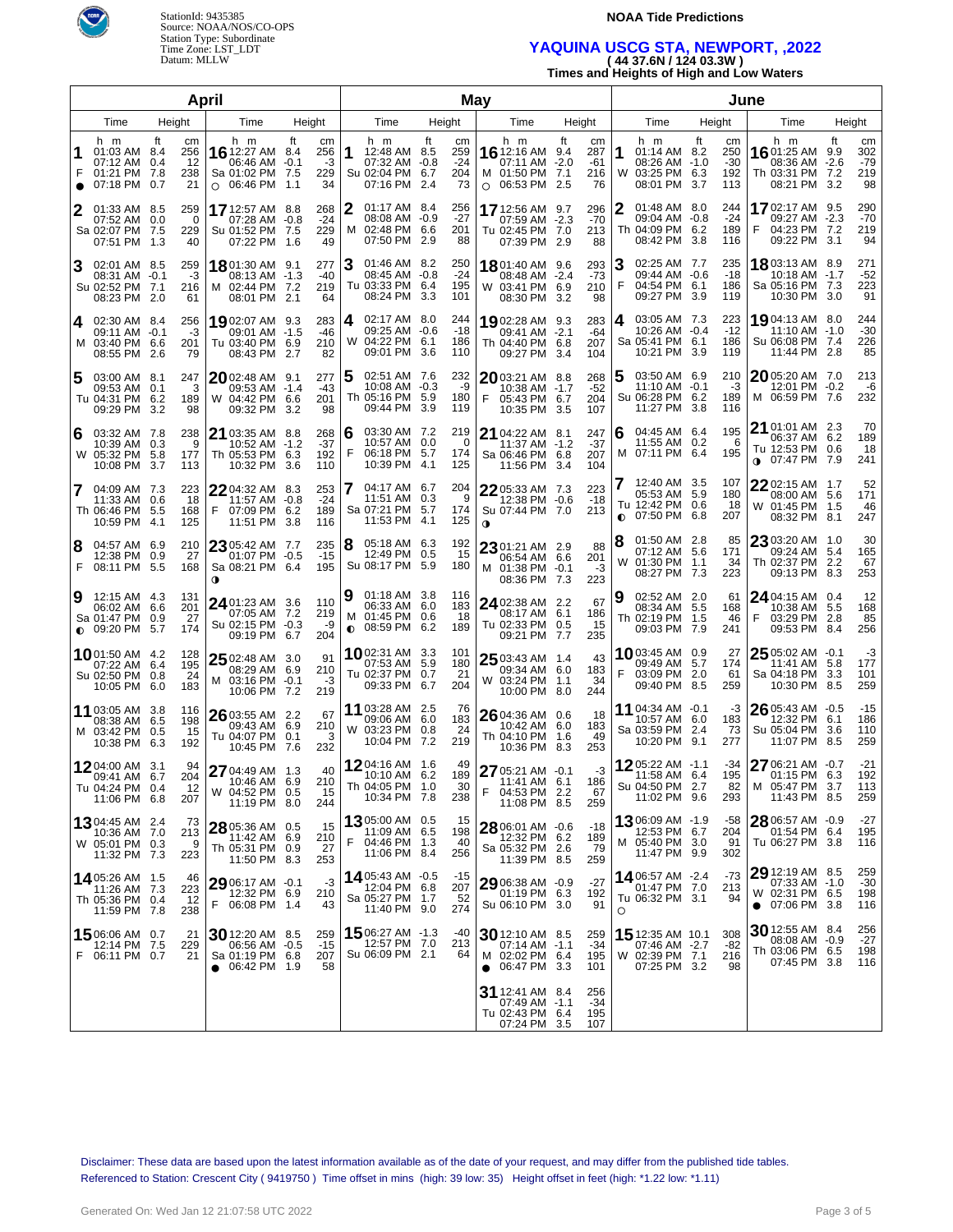

StationId: 9435385 Source: NOAA/NOS/CO-OPS Station Type: Subordinate Time Zone: LST\_LDT Datum: MLLW

#### **NOAA Tide Predictions**

# **YAQUINA USCG STA, NEWPORT, ,2022 ( 44 37.6N / 124 03.3W )**

**Times and Heights of High and Low Waters**

| July                   |                                                                      |            |                                  |                                                                                |             |                                 |                |                                                                            |                   |                              | <b>August</b>                                                                    |                   |                              |                |                                                                                |      |                              |                                                                                   |             |                         |
|------------------------|----------------------------------------------------------------------|------------|----------------------------------|--------------------------------------------------------------------------------|-------------|---------------------------------|----------------|----------------------------------------------------------------------------|-------------------|------------------------------|----------------------------------------------------------------------------------|-------------------|------------------------------|----------------|--------------------------------------------------------------------------------|------|------------------------------|-----------------------------------------------------------------------------------|-------------|-------------------------|
| Time<br>Height<br>Time |                                                                      |            | Height                           |                                                                                |             | Time                            |                | Height                                                                     | Time              | Height                       |                                                                                  |                   | Time                         |                | Height                                                                         | Time |                              | Height                                                                            |             |                         |
| F                      | h m<br>01:32 AM 8.2<br>08:44 AM -0.9<br>03:43 PM 6.5<br>08:25 PM 3.7 | ft         | cm<br>250<br>$-27$<br>198<br>113 | h m<br>1602:10 AM 9.6<br>09:06 AM -1.9<br>Sa 03:51 PM 7.7<br>09:11 PM 2.5      | ft          | cm<br>293<br>$-58$<br>235<br>76 | 1              | h m<br>02:36 AM 7.8<br>09:18 AM -0.1<br>M 04:01 PM 7.3<br>09:36 PM 2.7     | ft                | cm<br>238<br>-3<br>223<br>82 | h m<br>16 03:48 AM 7.6<br>09:56 AM 0.7<br>Tu 04:26 PM 8.3<br>10:45 PM            | ft<br>1.3         | cm<br>232<br>21<br>253<br>40 | 1              | h m<br>04:08 AM 6.7<br>09:46 AM 2.1<br>Th 04:11 PM 8.3<br>10:55 PM 0.9         | ft   | cm<br>204<br>64<br>253<br>27 | h m<br>16 05:41 AM 6.1<br>10:36 AM<br>04:47 PM 7.7<br>F.                          | ft<br>3.5   | cm<br>186<br>107<br>235 |
| 2                      | 02:09 AM 8.0<br>09:19 AM -0.7<br>Sa 04:19 PM 6.6<br>09:10 PM 3.7     |            | 244<br>$-21$<br>201<br>113       | 1703:04 AM 8.8<br>09:51 AM -1.2<br>Su 04:36 PM 7.9<br>10:13 PM 2.3             |             | 268<br>$-37$<br>241<br>70       | 2              | 03:20 AM 7.3<br>09:50 AM 0.4<br>Tu 04:32 PM 7.5<br>10:27 PM 2.4            |                   | 223<br>-12<br>229<br>73      | <b>17</b> 04:48 AM<br>10:36 AM<br>W 05:07 PM 8.2<br>11:47 PM 1.3                 | 6.7<br>1.7        | 204<br>52<br>250<br>40       | 2<br>F         | 05:13 AM 6.1<br>10:26 AM 2.8<br>04:53 PM 8.4<br>11:59 PM 0.7                   |      | 186<br>85<br>256<br>21       | 17 12:03 AM 1.0<br>07:04 AM 5.8<br>Sa 11:31 AM 4.1<br><b>0</b> 05:38 PM 7.3       |             | 30<br>177<br>125<br>223 |
| 3                      | 02:48 AM 7.6<br>09:54 AM -0.4<br>Su 04:55 PM 6.7<br>10:00 PM 3.5     |            | 232<br>$-12$<br>204<br>107       | <b>18</b> 04:01 AM 7.9<br>10:35 AM -0.4<br>M 05:20 PM 8.0<br>11:19 PM 2.1      |             | 241<br>-12<br>244<br>64         | 3              | 04:11 AM 6.7<br>10:23 AM 1.1<br>W 05:05 PM 7.8<br>11:25 PM 2.0             |                   | 204<br>34<br>238<br>61       | 1805:58 AM 6.0<br>11:19 AM<br>Th 05:50 PM 8.0                                    | 2.6               | 183<br>79<br>244             | 3<br>$\bullet$ | 06:34 AM 5.7<br>11:16 AM 3.5<br>Sa 05:45 PM 8.4                                |      | 174<br>107<br>256            | 1801:13 AM 1.1<br>08:36 AM 5.8<br>Su 12:50 PM 4.4<br>06:45 PM 7.0                 |             | 34<br>177<br>134<br>213 |
| 4                      | 03:32 AM 7.1<br>10:30 AM -0.1<br>M 05:31 PM 6.8<br>10:57 PM 3.3      |            | 216<br>-3<br>207<br>101          | 1905:04 AM 6.9<br>11:19 AM 0.6<br>Tu 06:05 PM 8.1                              |             | 210<br>-18<br>247               | 4              | 05:14 AM 6.1<br>11:01 AM 1.9<br>Th 05:44 PM 8.0                            |                   | 186<br>58<br>244             | 19 12:53 AM 1.2<br>07:24 AM 5.5<br>F<br>12:10 PM 3.4<br><b>0 06:39 PM 7.8</b>    |                   | 37<br>168<br>104<br>238      | 4              | 01:12 AM 0.5<br>08:09 AM 5.7<br>Su 12:26 PM 3.9<br>06:51 PM 8.4                |      | 15<br>174<br>119<br>256      | 19 02:24 AM 1.1<br>09:49 AM 6.0<br>M 02:19 PM 4.4<br>08:00 PM                     | 6.9         | 34<br>183<br>134<br>210 |
| 5                      | 04:23 AM 6.6<br>11:07 AM 0.5<br>Tu 06:07 PM 7.1                      |            | 201<br>15<br>216                 | 20 12:28 AM 1.8<br>06:17 AM 6.0<br>W 12:06 PM 1.6<br>06:51 PM 8.1<br>$\bullet$ |             | 55<br>183<br>49<br>247          | F<br>$\bullet$ | 12:30 AM 1.6<br>06:32 AM 5.6<br>11:46 AM 2.6<br>06:29 PM                   | 8.3               | 49<br>171<br>79<br>253       | 2002:03 AM 1.1<br>08:59 AM 5.5<br>Sa 01:16 PM 4.0<br>07:36 PM 7.6                |                   | 34<br>168<br>122<br>232      | м              | 02:27 AM 0.1<br>09:33 AM 6.0<br>01:53 PM 4.1<br>08:06 PM 8.5                   |      | 3<br>183<br>125<br>259       | 2003:27 AM 0.9<br>10:37 AM 6.2<br>Tu 03:28 PM 4.0<br>09:08 PM 7.1                 |             | 27<br>189<br>122<br>216 |
| 6                      | 12:01 AM 2.9<br>05:27 AM 6.0<br>W 11:47 AM 1.1<br>06:44 PM 7.5       |            | 88<br>183<br>34<br>229           | 21 01:39 AM 1.4<br>07:42 AM 5.5<br>Th 12:56 PM 2.5<br>07:38 PM 8.1             |             | 43<br>168<br>76<br>247          | 6              | $01:39$ AM $1.0$<br>08:05 AM 5.4<br>Sa 12:43 PM<br>07:22 PM                | 3.3<br>8.6        | 30<br>165<br>101<br>262      | 21 03:10 AM 0.9<br>10:20 AM 5.8<br>Su 02:33 PM 4.2<br>08:38 PM 7.6               |                   | 27<br>177<br>128<br>232      | 6              | 03:34 AM -0.4<br>10:34 AM 6.4<br>Tu 03:15 PM 3.8<br>09:18 PM 8.8               |      | $-12$<br>195<br>116<br>268   | $21$ 04:16 AM $\,$ 0.7 $\,$<br>11:11 AM 6.5<br>04:19 PM<br>W<br>10:04 PM          | 3.6<br>7.4  | 21<br>198<br>110<br>226 |
| 7                      | 01:08 AM 2.3<br>06:44 AM 5.5<br>Th 12:32 PM 1.7<br>$O$ 07:24 PM      | 7.9        | 70<br>168<br>52<br>241           | 22 02:47 AM 1.0<br>09:13 AM 5.3<br>F<br>01:52 PM 3.3<br>08:25 PM 8.1           |             | 30<br>162<br>101<br>247         | 7              | 02:48 AM 0.3<br>09:35 AM<br>Su 01:54 PM<br>08:23 PM                        | 5.6<br>3.7<br>8.9 | 9<br>171<br>113<br>271       | 22 04:07 AM 0.6<br>11:14 AM 6.1<br>M 03:41 PM 4.2<br>09:36 PM                    | 7.7               | 18<br>186<br>128<br>235      |                | 04:32 AM -0.8<br>11:21 AM 6.9<br>W 04:22 PM 3.2<br>10:23 PM 9.1                |      | -24<br>210<br>98<br>277      | 2204:57 AM 0.4<br>11:39 AM 6.8<br>Th 05:00 PM<br>10:51 PM                         | 3.0<br>-7.7 | 12<br>207<br>91<br>235  |
| 8<br>F                 | 02:14 AM 1.5<br>08:12 AM 5.3<br>01:24 PM<br>08:07 PM 8.4             | 2.4        | 46<br>162<br>73<br>256           | 23 03:46 AM 0.6<br>10:33 AM 5.6<br>Sa 02:54 PM<br>09:13 PM                     | 3.7<br>-8.1 | 18<br>171<br>113<br>247         | 8              | 03:52 AM -0.4<br>10:47 AM 6.1<br>M 03:09 PM<br>09:26 PM                    | 3.8<br>93         | $-12$<br>186<br>116<br>283   | 23 04:55 AM 0.3<br>11:54 AM<br>Tu 04:35 PM<br>10:26 PM                           | 6.3<br>3.9<br>7.9 | 9<br>192<br>119<br>241       |                | 05:22 AM -1.1<br>12:02 PM 7.4<br>Th 05:19 PM 2.5<br>11:21 PM 9.3               |      | -34<br>226<br>-76<br>283     | 23 05:31 AM 0.3<br>12:05 PM 7.1<br>05:37 PM<br>F<br>11:33 PM                      | 2.5<br>-7.9 | 9<br>216<br>76<br>241   |
| 9                      | 03:15 AM 0.5<br>09:38 AM 5.5<br>Sa 02:22 PM<br>08:55 PM 8.9          | 2.9        | 15<br>168<br>88<br>271           | 24 04:37 AM 0.2<br>11:35 AM 5.9<br>Su 03:54 PM 4.0<br>10:00 PM 8.2             |             | 6<br>180<br>122<br>250          | 9              | 04:49 AM -1.1<br>11:42 AM 6.6<br>Tu 04:18 PM<br>10:26 PM                   | 3.6<br>9.7        | $-34$<br>201<br>110<br>296   | 24 05:35 AM 0.0<br>12:25 PM 6.5<br>W 05:18 PM<br>11:11 PM 8.2                    | 3.6               | 0<br>198<br>110<br>250       | 9<br>F         | 06:07 AM -1.1<br>12:39 PM 7.9<br>06:11 PM 1.8                                  |      | -34<br>241<br>55             | 24 06:03 AM 0.2<br>12:30 PM 7.5<br>Sa 06:14 PM 1.9                                |             | 6<br>229<br>58          |
|                        | 1004:11 AM -0.4<br>10:51 AM 5.9<br>Su 03:24 PM 3.3<br>09:45 PM       | 9.4        | $-12$<br>180<br>101<br>287       | 25 05:22 AM -0.1<br>12:21 PM 6.2<br>M 04:46 PM 4.0<br>10:44 PM 8.3             |             | -3<br>189<br>122<br>253         |                | 1005:41 AM -1.6<br>12:29 PM 7.0<br>W 05:19 PM<br>11:24 PM                  | 3.2<br>9.9        | -49<br>213<br>98<br>302      | 25 06:11 AM -0.2<br>12:53 PM 6.8<br>Th 05:57 PM 3.2<br>11:51 PM                  | 8.3               | -6<br>207<br>98<br>253       |                | <b>10</b> 12:15 AM 9.3<br>06:48 AM -0.9<br>Sa 01:14 PM 8.3<br>$O$ 06:59 PM 1.2 |      | 283<br>$-27$<br>253<br>37    | $25$ 12:14 AM 8.0<br>06:33 AM 0.4<br>Su 12:54 PM 7.9<br>06:50 PM 1.3<br>$\bullet$ |             | 244<br>12<br>241<br>40  |
|                        | 11 05:04 AM -1.3<br>11:52 AM 6.4<br>M 04:25 PM<br>10:38 PM           | 3.4<br>9.8 | -40<br>195<br>104<br>299         | 26 06:02 AM -0.4<br>12:59 PM 6.4<br>Tu 05:32 PM 3.9<br>11:26 PM 8.4            |             | $-12$<br>195<br>119<br>256      |                | 11 06:29 AM -1.9<br>01:11 PM 7.4<br>Th 06:15 PM 2.7                        |                   | -58<br>226<br>82             | 26 06:43 AM -0.3<br>01:20 PM<br>F<br>06:34 PM                                    | 7.0<br>-2.8       | -9<br>213<br>85              |                | 11 01:05 AM 9.0<br>07:26 AM -0.4<br>Su 01:49 PM 8.5<br>07:47 PM 0.7            |      | 274<br>$-12$<br>259<br>21    | 26 12:56 AM 8.0<br>07:02 AM 0.7<br>M 01:20 PM 8.3<br>07:28 PM 0.7                 |             | 244<br>21<br>253<br>21  |
|                        | 1205:55 AM -1.9<br>12:46 PM 6.8<br>Tu 05:24 PM 3.4<br>11:31 PM 10.1  |            | $-58$<br>207<br>104<br>308       | 27 06:38 AM -0.6<br>01:31 PM 6.5<br>W 06:12 PM 3.7                             |             | $-18$<br>198<br>113             | F.<br>$\circ$  | 12 12:18 AM 10.0<br>07:14 AM -1.9<br>01:52 PM 7.8<br>07:09 PM 2.2          |                   | 305<br>$-58$<br>238<br>67    | 27 12:29 AM 8.4<br>07:13 AM -0.3<br>Sa 01:46 PM 7.3<br>07:11 PM 2.5<br>$\bullet$ |                   | 256<br>-9<br>223<br>76       |                | 1201:55 AM 8.5<br>08:03 AM 0.3<br>M 02:22 PM 8.7<br>08:33 PM 0.5               |      | 259<br>9<br>265<br>15        | 27 01:38 AM 7.8<br>07:33 AM 1.1<br>Tu 01:47 PM 8.6<br>08:08 PM 0.3                |             | 238<br>34<br>262<br>9   |
| O                      | 1306:45 AM -2.3<br>01:35 PM 7.1<br>W 06:21 PM 3.2                    |            | -70<br>216<br>98                 | 28 12:05 AM 8.5<br>07:13 AM -0.7<br>Th 02:02 PM 6.7<br>$\bullet$ 06:51 PM 3.5  |             | 259<br>$-21$<br>204<br>107      |                | <b>13</b> 01:11 AM 9.7<br>07:57 AM -1.6<br>Sa 02:31 PM 8.0<br>08:01 PM 1.8 |                   | 296<br>-49<br>244<br>55      | 28 01:07 AM 8.3<br>07:42 AM -0.2<br>Su 02:12 PM 7.5<br>07:49 PM 2.1              |                   | 253<br>-6<br>229<br>64       |                | <b>13</b> 02:45 AM 7.9<br>08:40 AM 1.1<br>Tu 02:56 PM 8.6<br>09:20 PM 0.4      |      | 241<br>34<br>262<br>12       | 28 02:24 AM 7.5<br>08:05 AM 1.7<br>W 02:16 PM 8.8<br>08:51 PM 0.0                 |             | 229<br>52<br>268<br>0   |
|                        | 14 12:24 AM 10.2<br>07:33 AM -2.5<br>Th 02:21 PM 7.4<br>07:16 PM 3.0 |            | 311<br>-76<br>226<br>91          | 29 12:42 AM 8.5<br>07:45 AM -0.7<br>F<br>02:32 PM 6.8<br>07:29 PM 3.3          |             | 259<br>$-21$<br>207<br>101      |                | 1402:02 AM 9.2<br>08:37 AM -1.0<br>Su 03:09 PM 8.3<br>08:54 PM 1.5         |                   | 280<br>$-30$<br>253<br>46    | $2901:46$ AM $8.1$<br>08:11 AM 0.2<br>M 02:38 PM 7.8<br>08:29 PM 1.7             |                   | 247<br>6<br>238<br>52        |                | 1403:37 AM 7.3<br>09:16 AM 1.9<br>W 03:30 PM 8.4<br>10:09 PM 0.5               |      | 223<br>58<br>256<br>15       | 29 03:14 AM 7.2<br>08:39 AM<br>Th 02:50 PM 8.8<br>09:39 PM -0.1                   | 2.3         | 219<br>70<br>268<br>-3  |
| F                      | 1501:17 AM 10.0<br>08:20 AM -2.3<br>03:06 PM 7.6<br>08:13 PM 2.7     |            | 305<br>$-70$<br>232<br>82        | 3001:19 AM 8.4<br>08:17 AM -0.7<br>Sa 03:02 PM 6.9<br>08:08 PM 3.1             |             | 256<br>$-21$<br>210<br>94       |                | <b>15</b> 02:54 AM 8.5<br>09:17 AM -0.2<br>M 03:48 PM 8.3<br>09:48 PM 1.4  |                   | 259<br>-6<br>253<br>43       | 3002:28 AM 7.7<br>08:41 AM 0.7<br>Tu 03:06 PM 8.0<br>09:12 PM 1.4                |                   | 235<br>21<br>244<br>43       |                | 15 04:34 AM 6.6<br>09:54 AM 2.8<br>Th 04:06 PM 8.1<br>11:02 PM 0.7             |      | 201<br>85<br>247<br>21       | 3004:11 AM 6.7<br>09:18 AM<br>F<br>03:28 PM 8.8<br>10:34 PM -0.1                  | 3.0         | 204<br>91<br>268<br>-3  |
|                        |                                                                      |            |                                  | 31 01:57 AM 8.2<br>08:48 AM -0.5<br>Su 03:31 PM 7.1<br>08:50 PM 2.9            |             | 250<br>$-15$<br>216<br>88       |                |                                                                            |                   |                              | 31 03:15 AM 7.2<br>09:12 AM 1.3<br>W 03:36 PM 8.2<br>10:00 PM 1.1                |                   | 219<br>40<br>250<br>34       |                |                                                                                |      |                              |                                                                                   |             |                         |